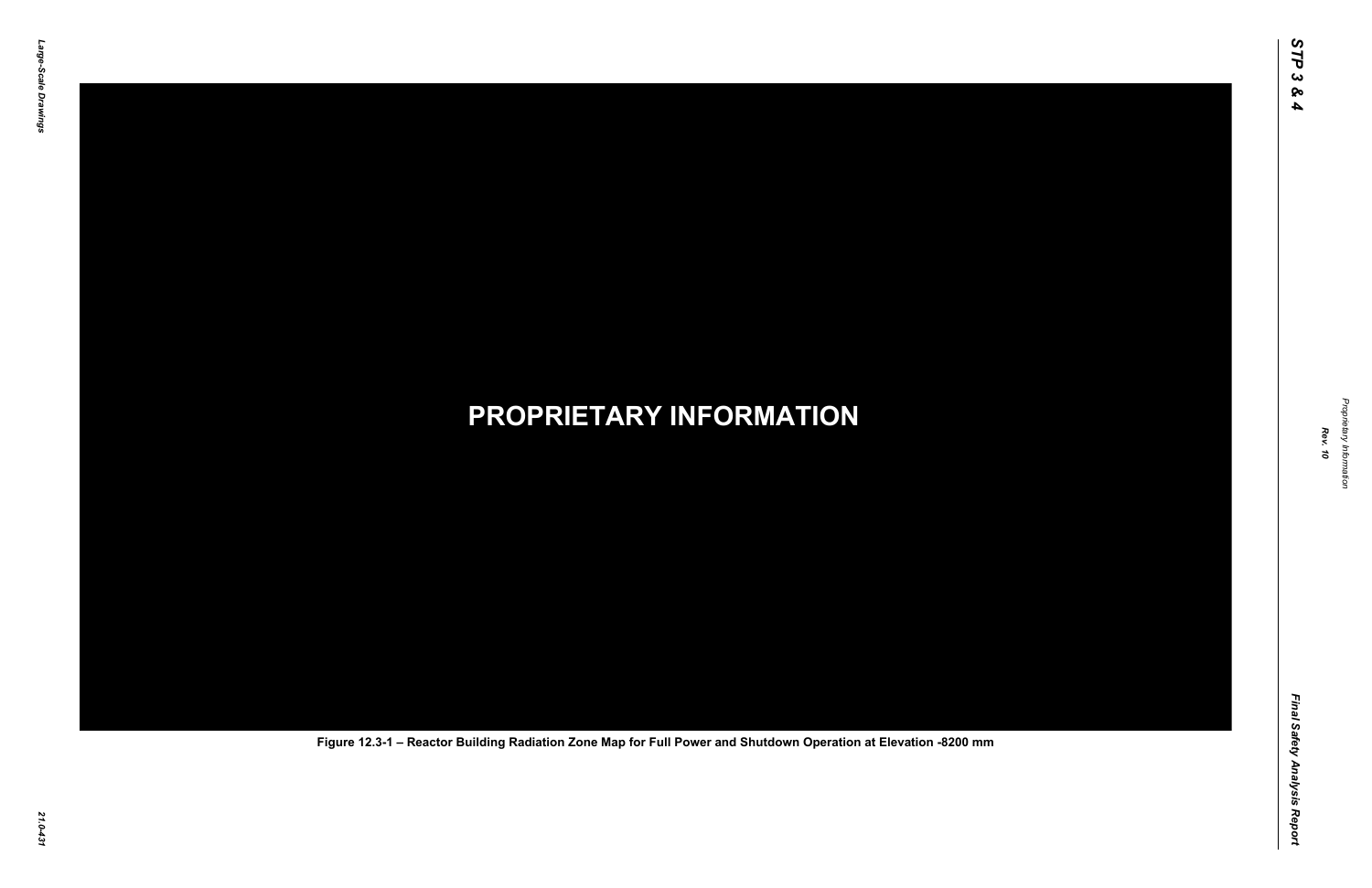Final Safety Analysis Report *Final Safety Analysis Report*



*21.0-432* **PROPRIETARY INFORMATION Figure 12.3-3 – Reactor Building Radiation Zone Map for Full Power and Shutdown Operation at Elevation 4800/8500 mm**

Propr *Proprietary Information* ietary Information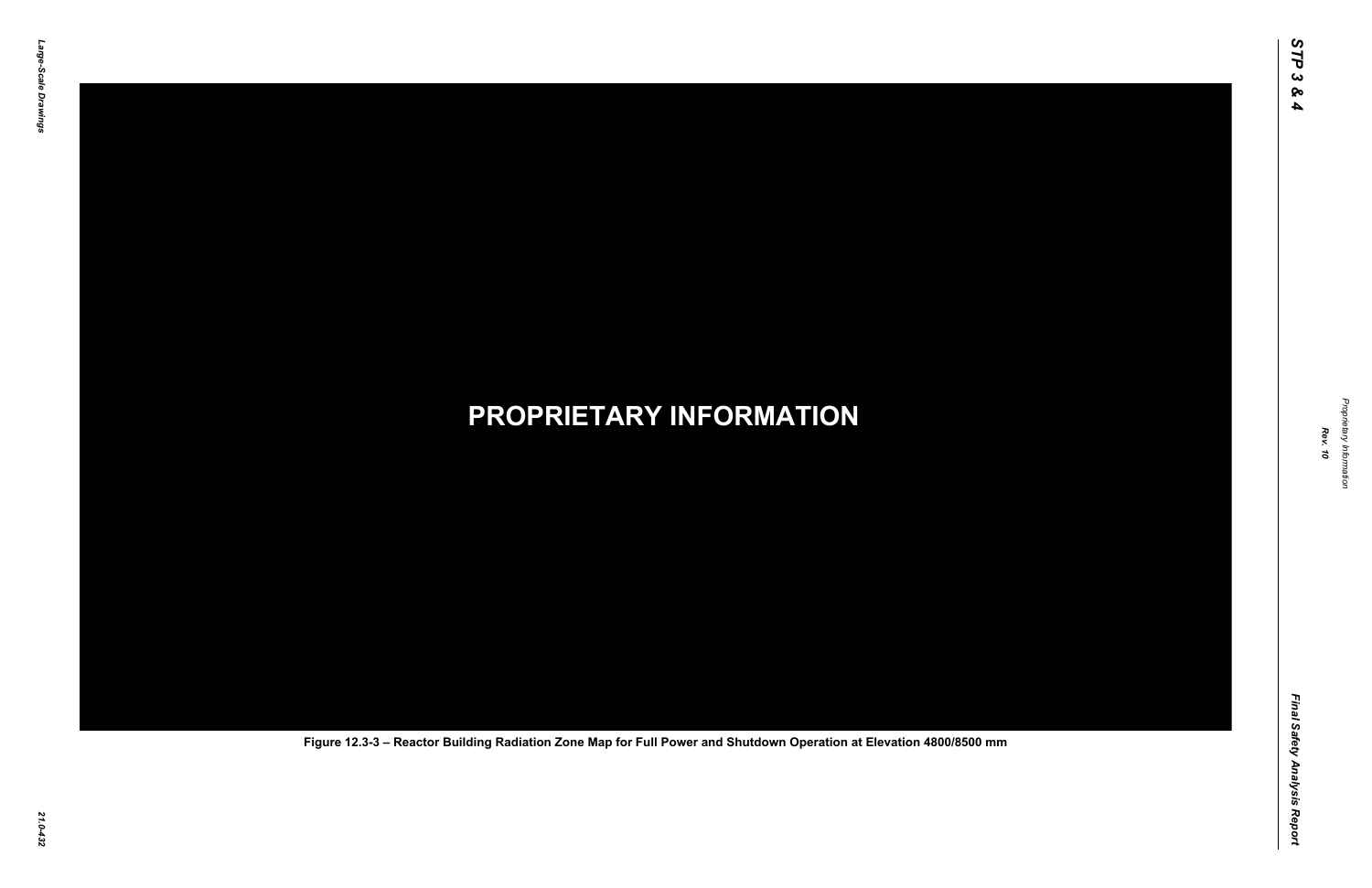Final Safety Analysis Report *Final Safety Analysis Report*



Proprietary Information *Proprietary Information*

# *21.0-433* **PROPRIETARY INFORMATION Figure 12.3-5 – Reactor Building Radiation Zone Map for Full Power and Shutdown Operation at Elevation 12300 mm**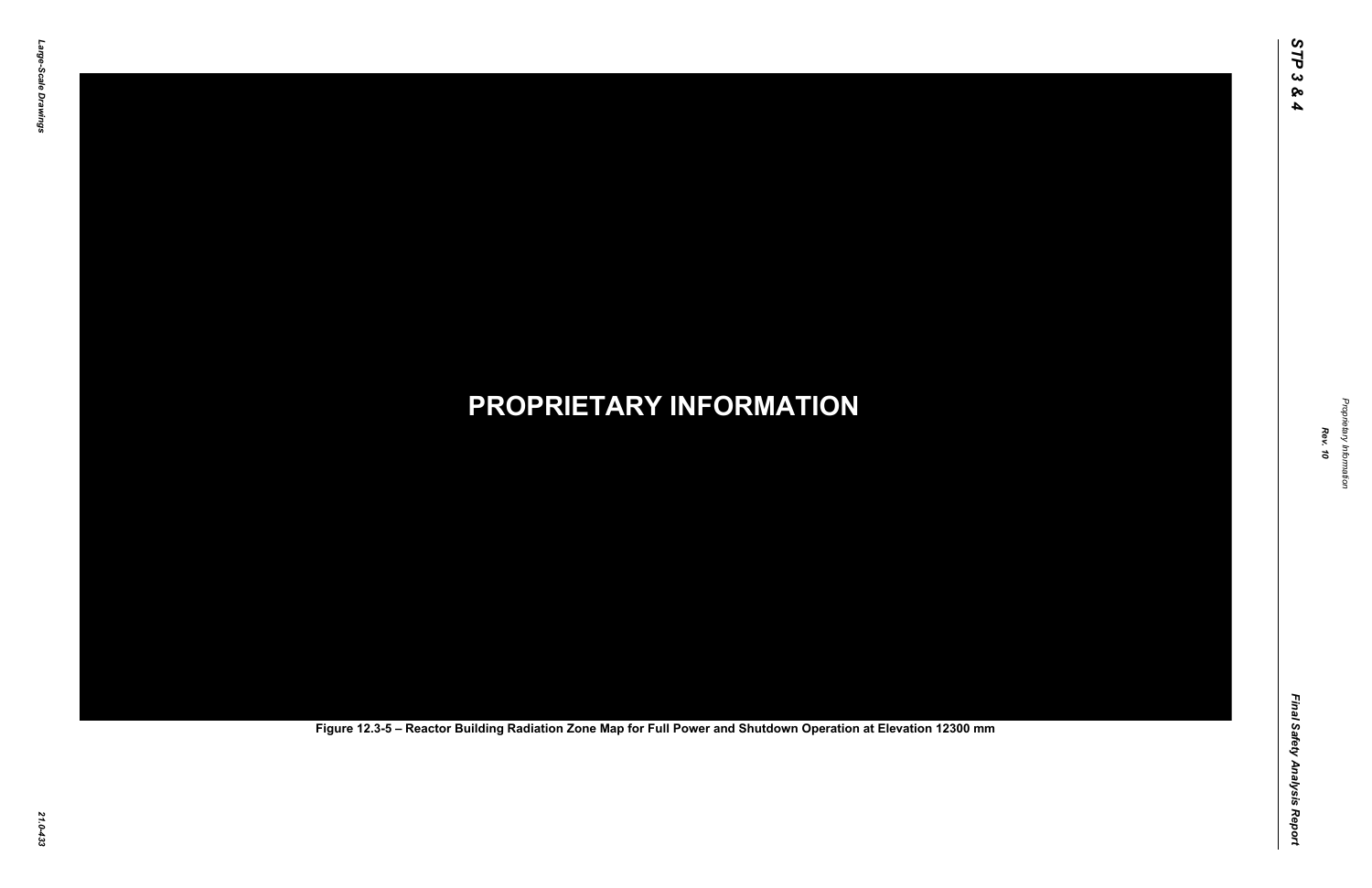Final Safety Analysis Report *Final Safety Analysis Report*

*Proprietary Information* Proprietary Information



## *21.0-434* **PROPRIETARY INFORMATION Figure 12.3-6 – Reactor Building Radiation Zone Map for Full Power and Shutdown Operation at Elevation 18100 mm**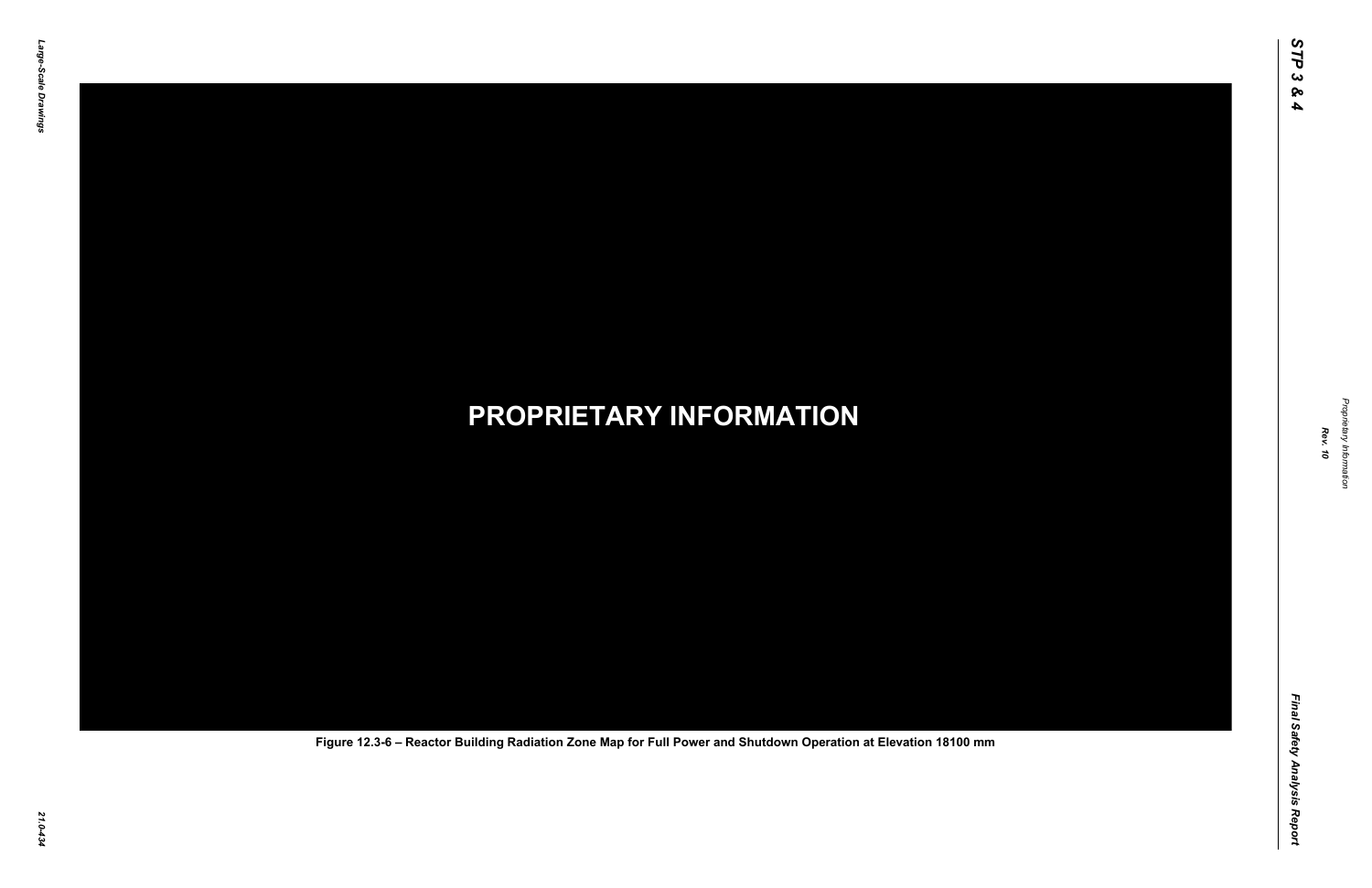Final Safety Analysis Report *Final Safety Analysis Report*



Proprietary Information *Proprietary Information*

# *21.0-435* **PROPRIETARY INFORMATION Figure 12.3-10 – Reactor Building Radiation Zone Map for Full Power and Shutdown Operation, Section A-A**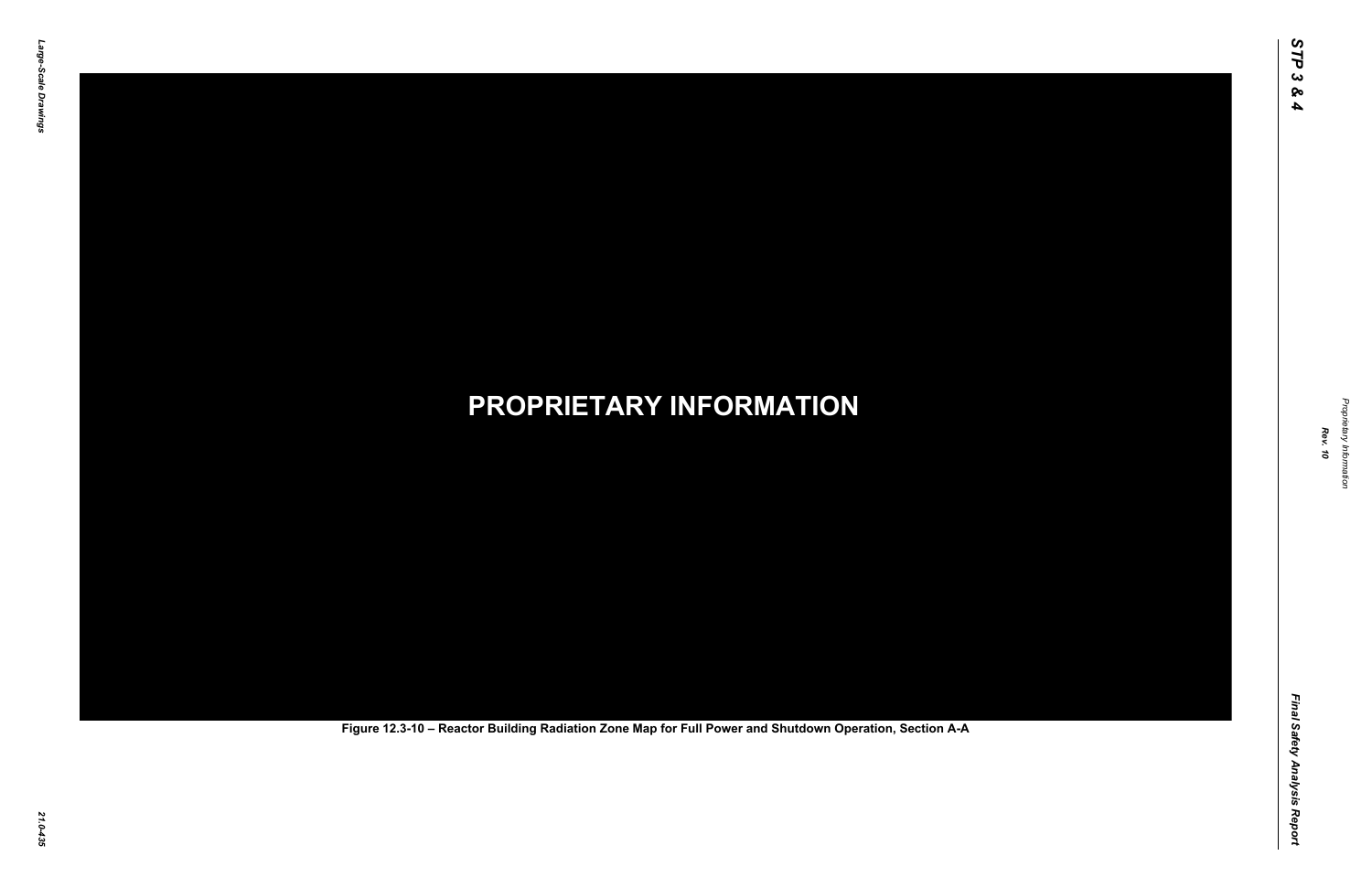Final Safety Analysis Report *Final Safety Analysis Report*



Proprietary Information *Proprietary Information*

# *21.0-436* **PROPRIETARY INFORMATION Figure 12.3-16 – Reactor Building Radiation Zone Map Post Loca at Elevation 12300 mm**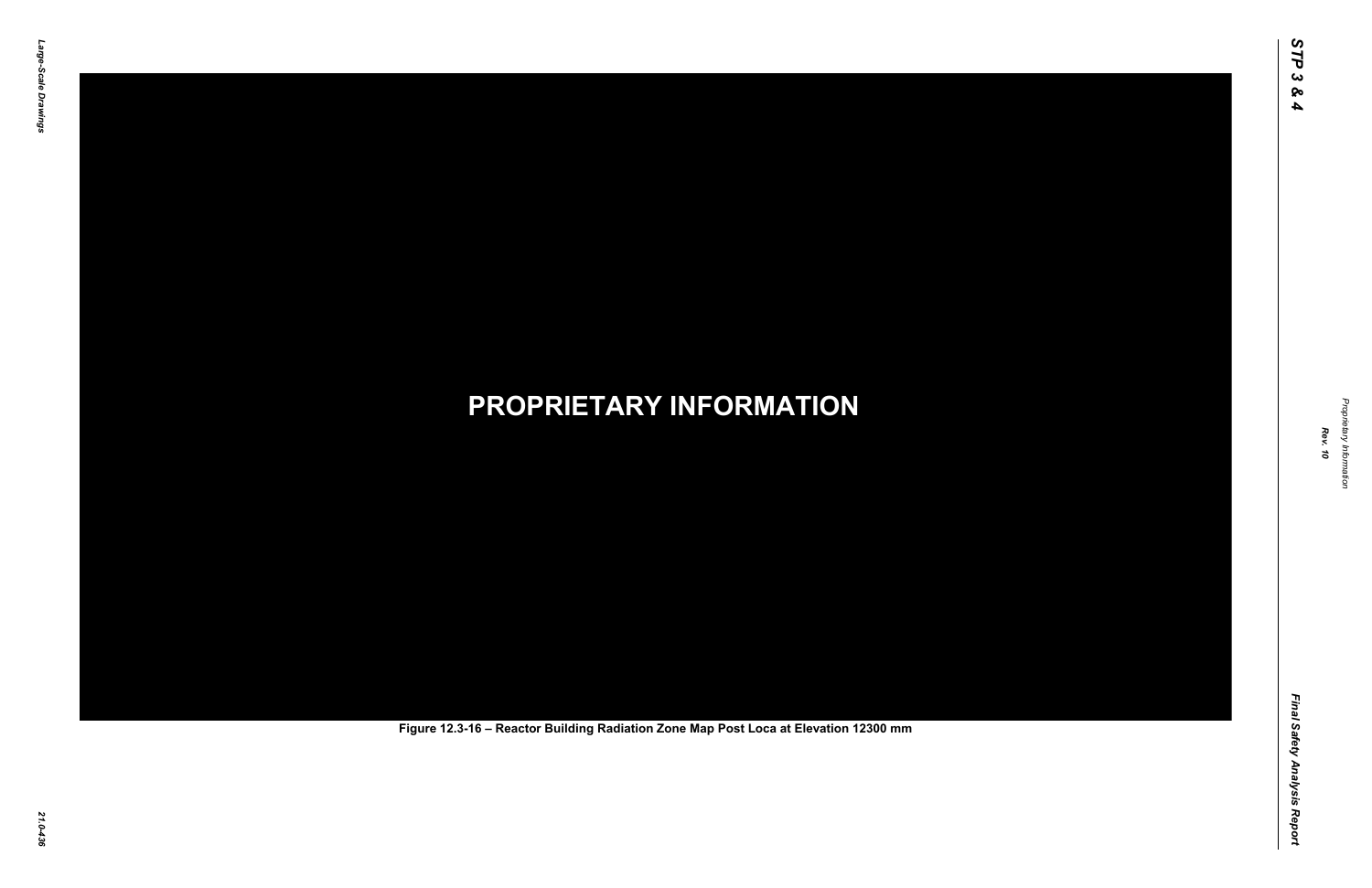Final Safety Analysis Report *Final Safety Analysis Report*



Proprietary Information *Proprietary Information*

# *21.0-437* **PROPRIETARY INFORMATION Figure 12.3-21 – Reactor Building Radiation Zone Map Post Loca, Section A-A**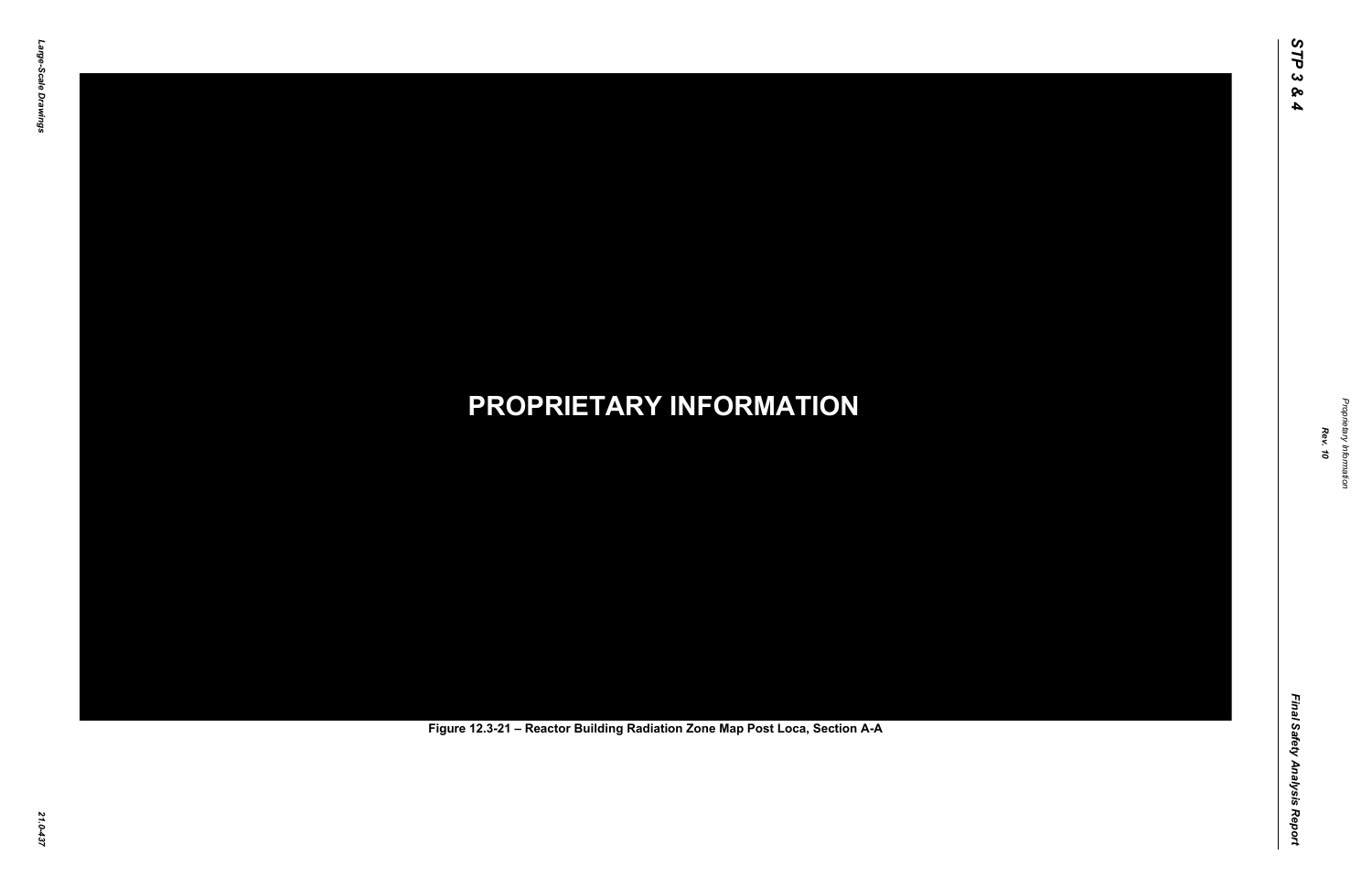Final Safety Analysis Report *Final Safety Analysis Report*



Proprietary Information *Proprietary Information*

## *21.0-438* **PROPRIETARY INFORMATION Figure 12.3-37 – Radwaste Building, Radiation Zone Map, Normal Operation at Elevation 1700 mm**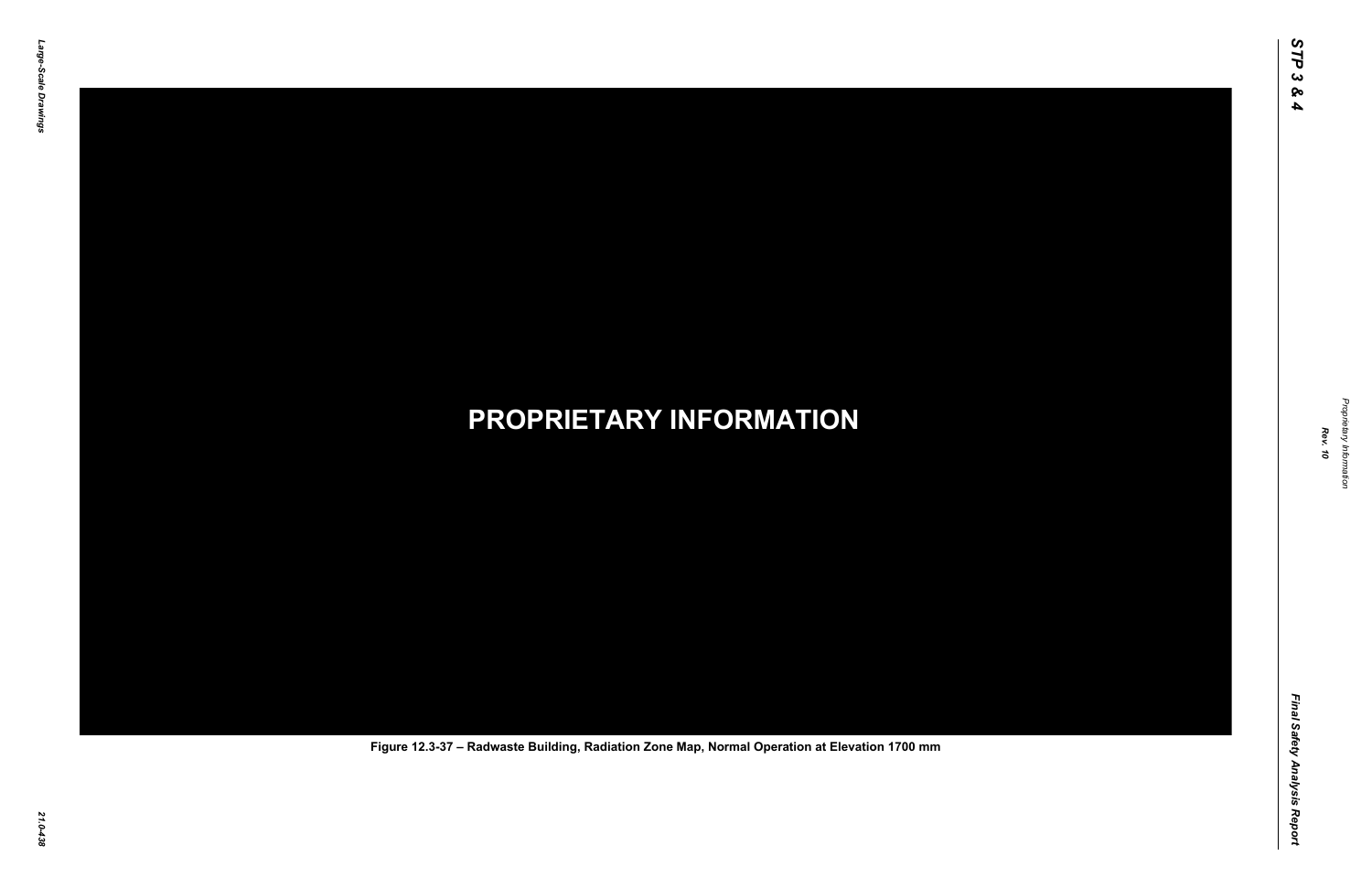Final Safety Analysis Report *Final Safety Analysis Report*



Proprietary Information *Proprietary Information*

## *21.0-439* **PROPRIETARY INFORMATION Figure 12.3-38 – Radwaste Building, Radiation Zone Map, Normal Operation at Elevation 5300 mm**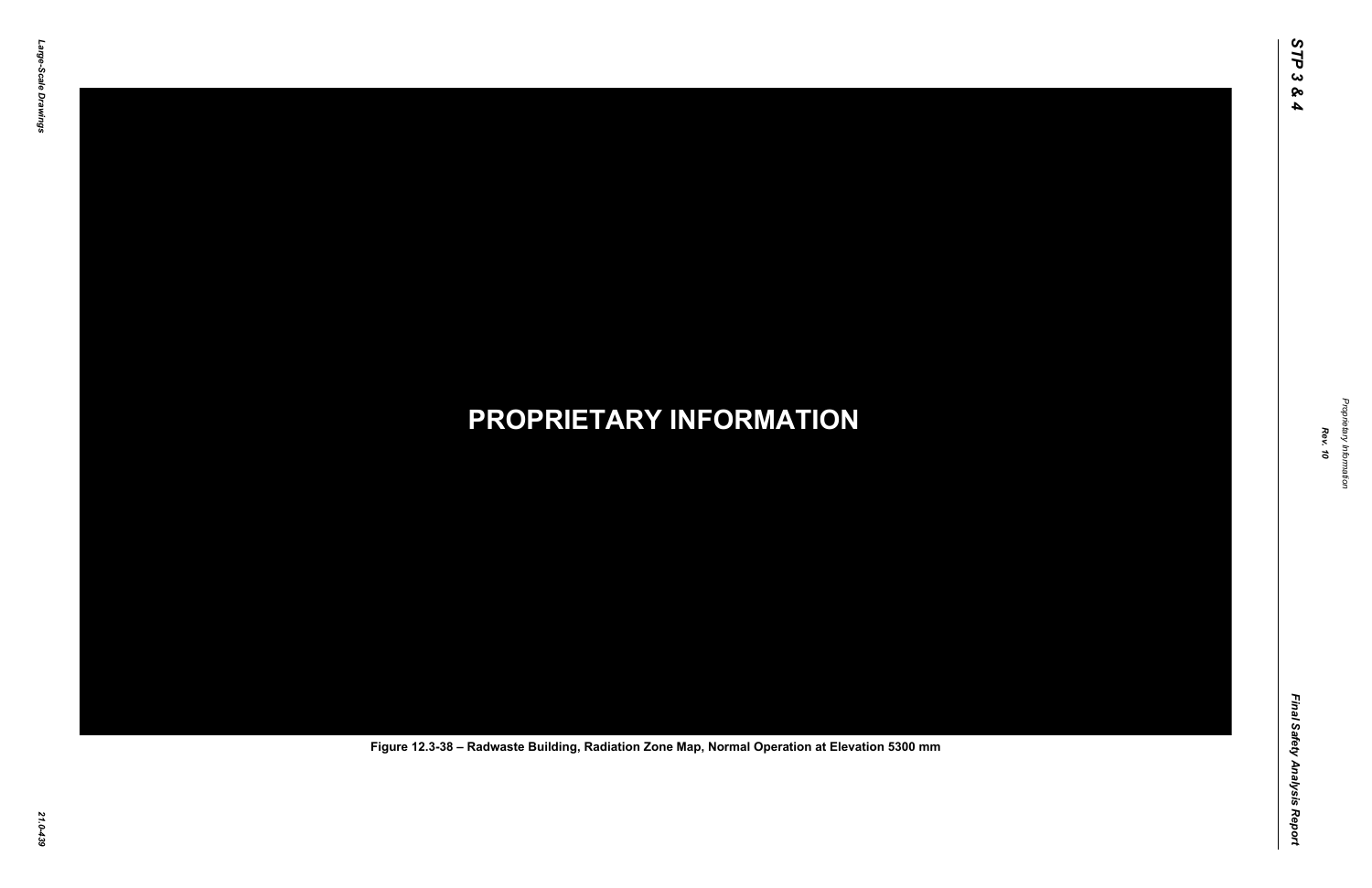Final Safety Analysis Report *Final Safety Analysis Report*



Proprietary Information *Proprietary Information*

## *21.0-440* **PROPRIETARY INFORMATION Figure 12.3-39 – Radwaste Building, Radiation Zone Map, Normal Operation at Elevation 12300 mm**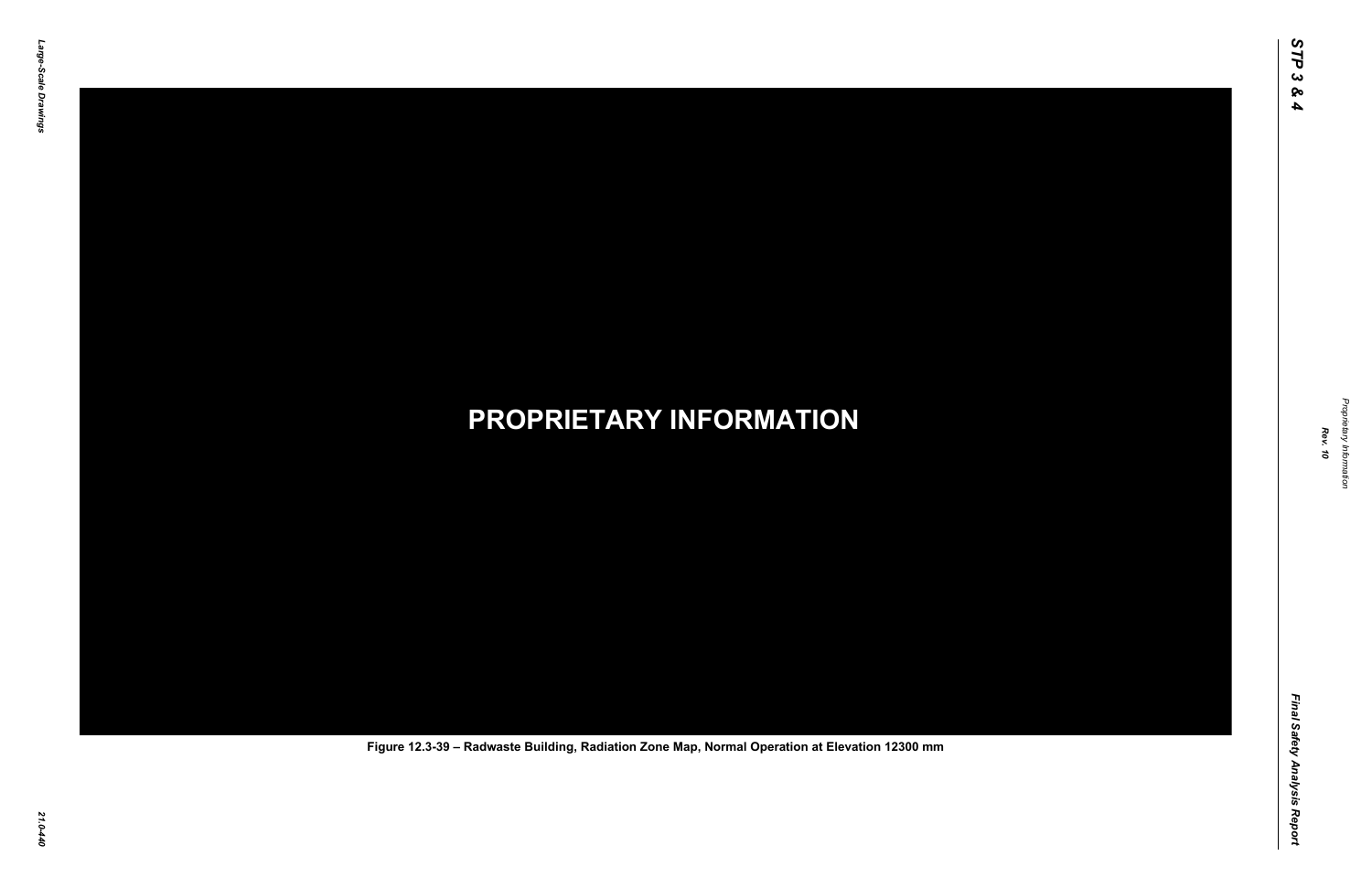Final Safety Analysis Report *Final Safety Analysis Report*



Proprietary Information *Proprietary Information*

## *21.0-441* **PROPRIETARY INFORMATION Figure 12.3-40 – Radwaste Building, Radiation Zone Map, Normal Operation at Elevation 19100 mm**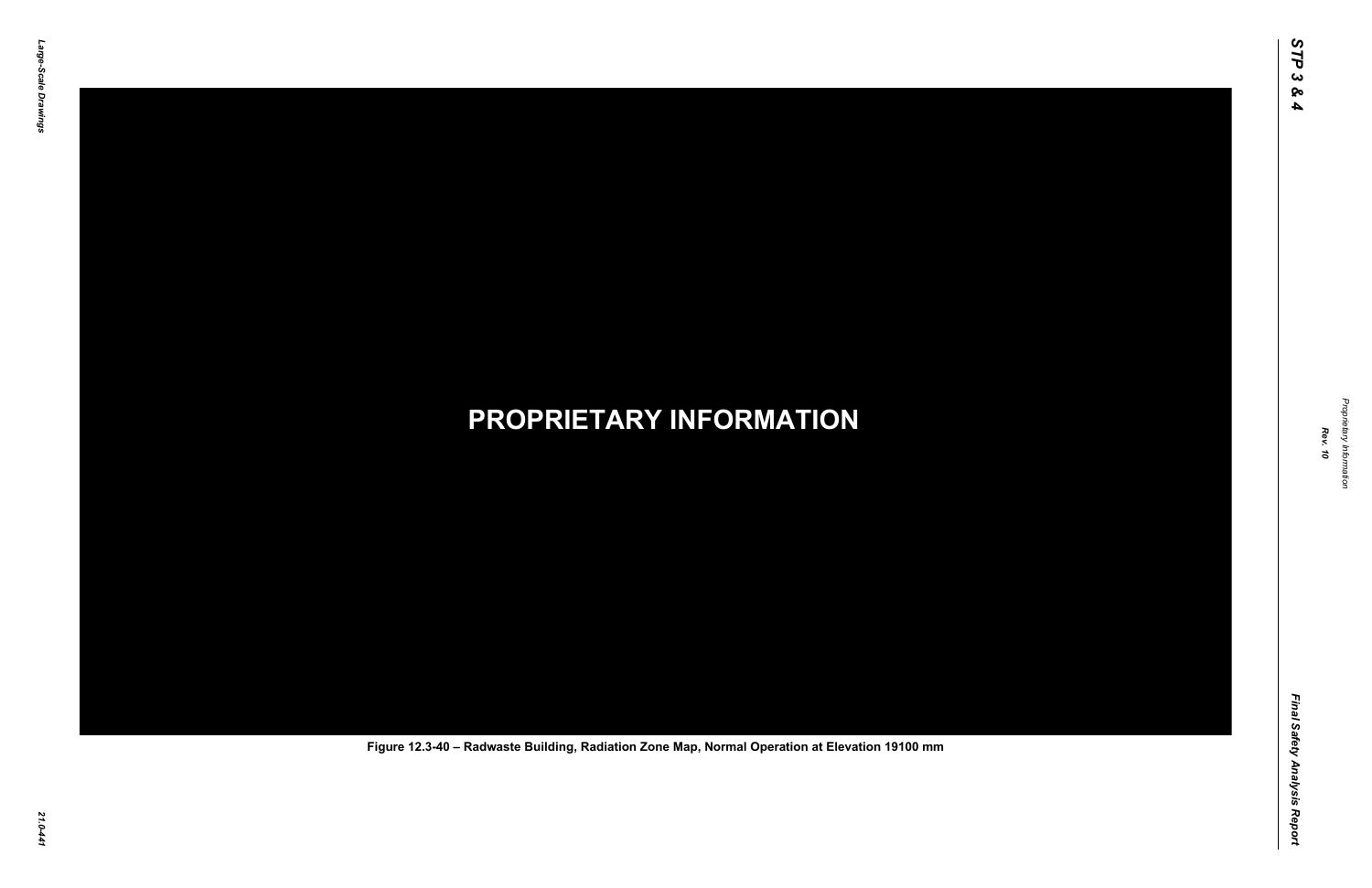Final Safety Analysis Report *Final Safety Analysis Report*



Proprietary Information *Proprietary Information*

## *21.0-442* **PROPRIETARY INFORMATION Figure 12.3-41 – Radwaste Building, Radiation Zone Map, Normal Operation at Section A-A (Sheet 1 of 2)**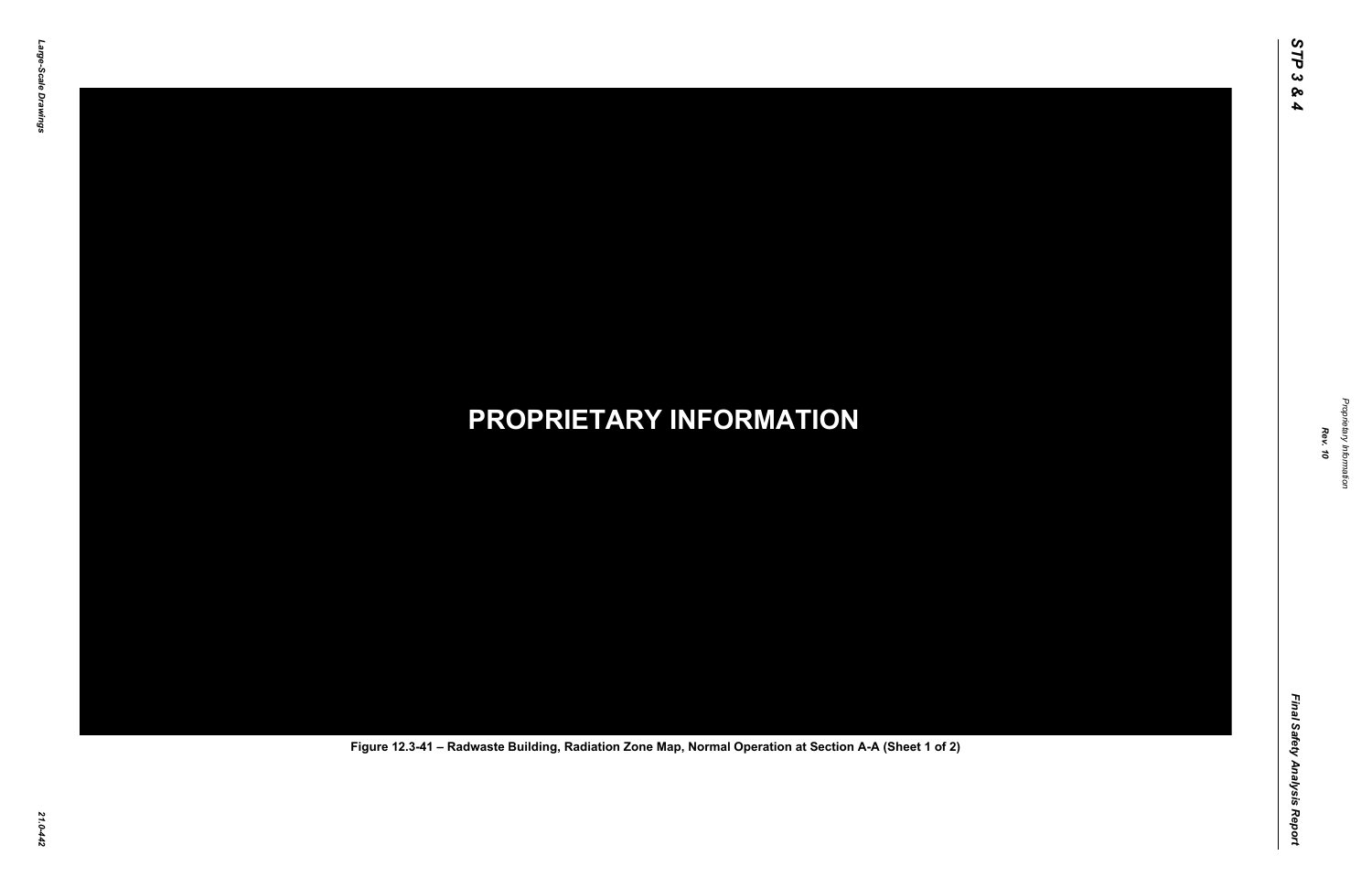Final Safety Analysis Report *Final Safety Analysis Report*



Proprietary Information *Proprietary Information*

## *21.0-443* **PROPRIETARY INFORMATION Figure 12.3-41 – Radwaste Building, Radiation Zone Map, Normal Operation at Section A-A (Sheet 2 of 2)**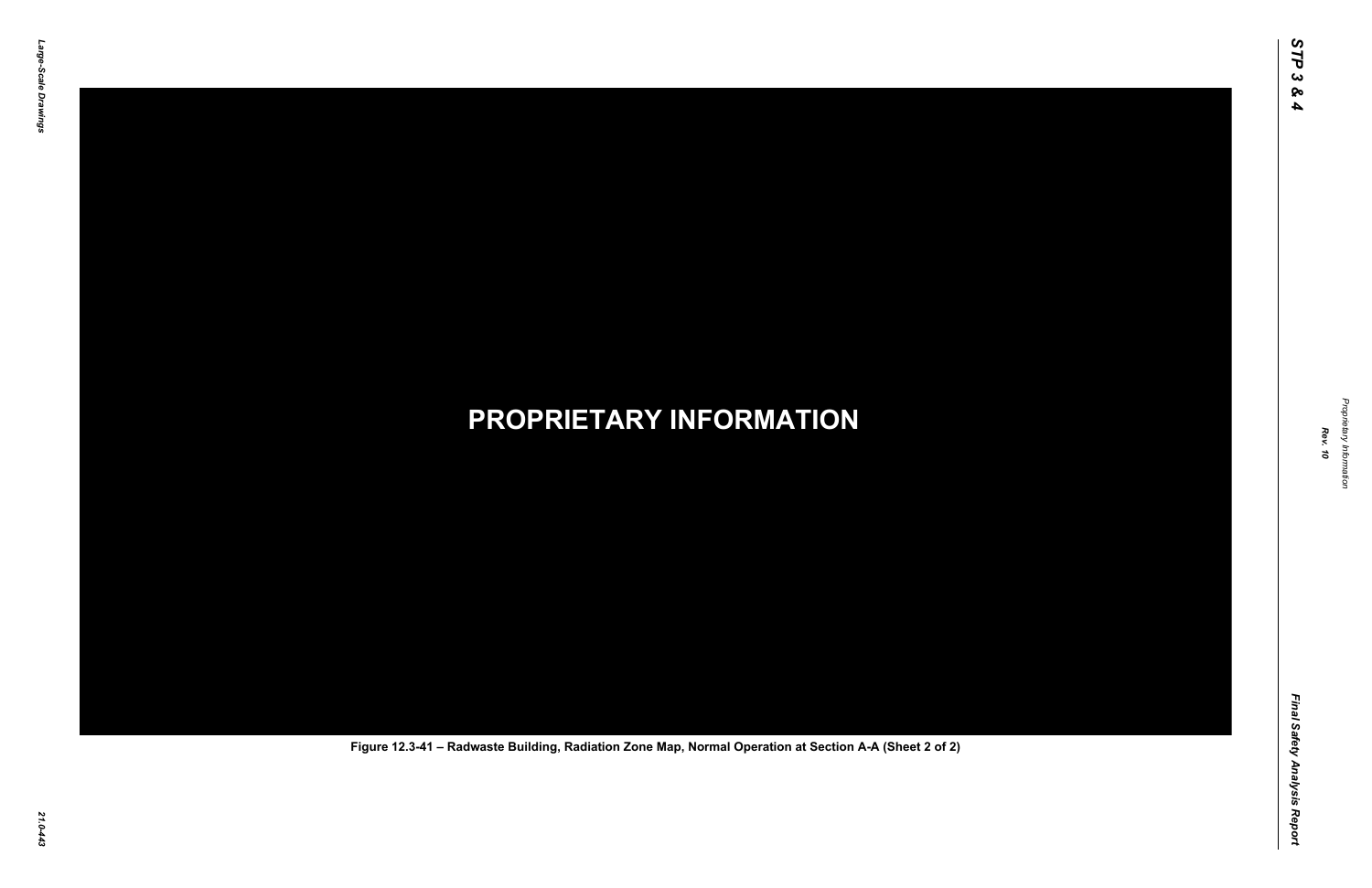Final Safety Analysis Report *Final Safety Analysis Report*



Proprietary Information *Proprietary Information*

# *21.0-444* **PROPRIETARY INFORMATION Figure 12.3-49 – Turbine Building, Radiation Zone Map, at Elevation 2300 mm**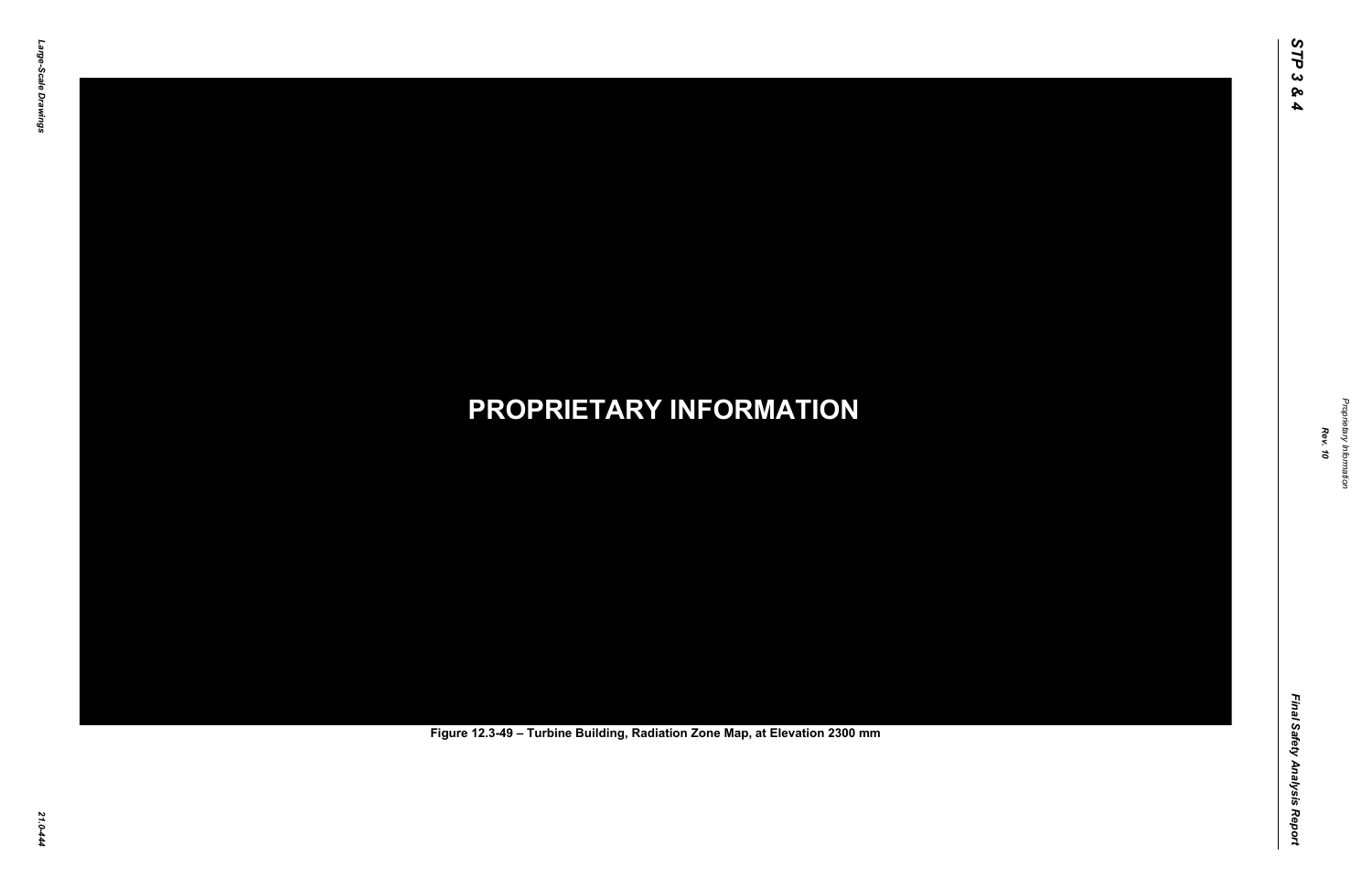Final Safety Analysis Report *Final Safety Analysis Report*



Proprietary Information *Proprietary Information*

# *21.0-445* **PROPRIETARY INFORMATION Figure 12.3-50 – Turbine Building, Radiation Zone Map, at Elevation 6300 mm**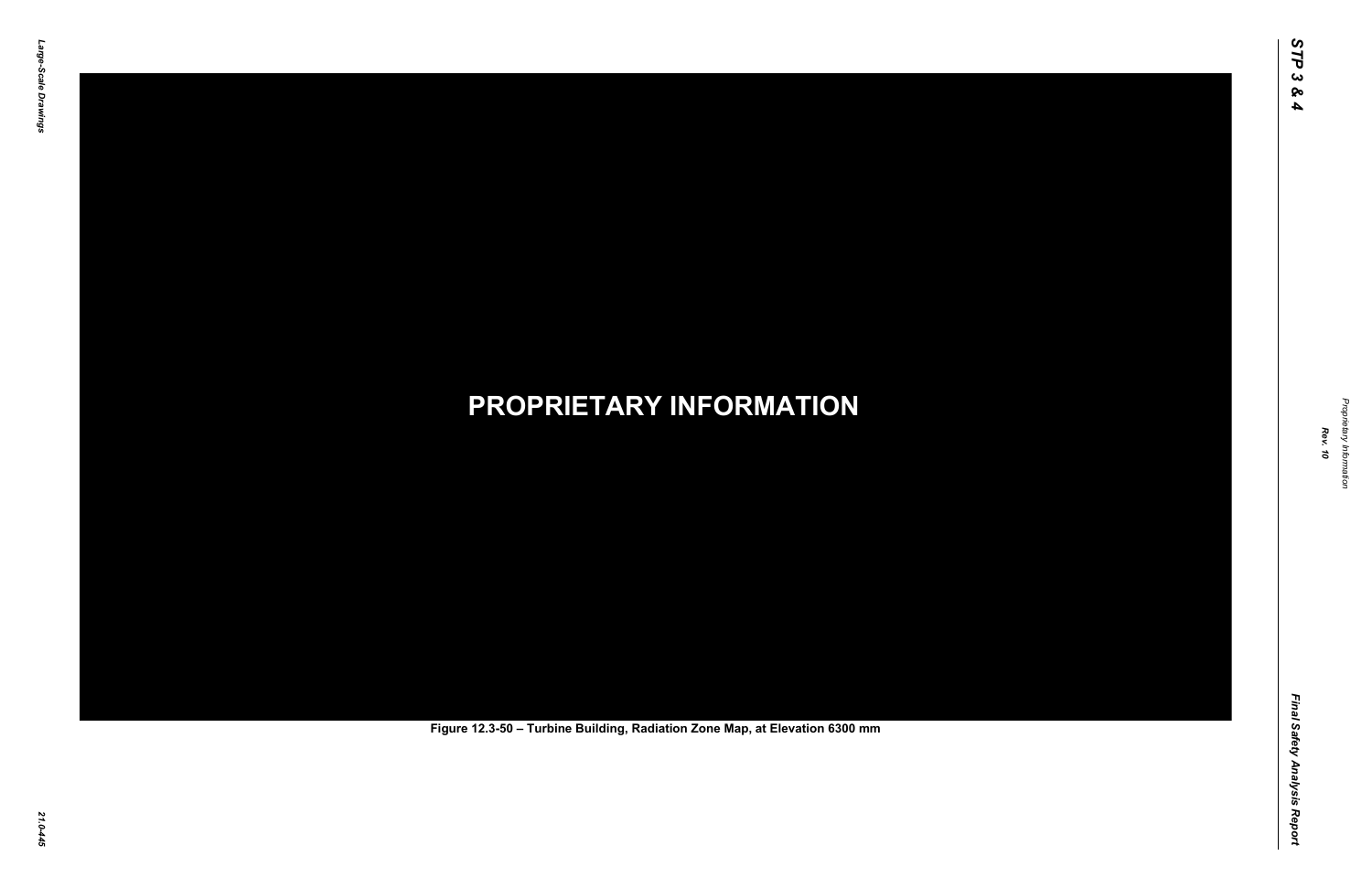Final Safety Analysis Report *Final Safety Analysis Report*



Proprietary Information *Proprietary Information*

# *21.0-446* **PROPRIETARY INFORMATION Figure 12.3-51 – Turbine Building, Radiation Zone Map, at Elevation 12300 mm**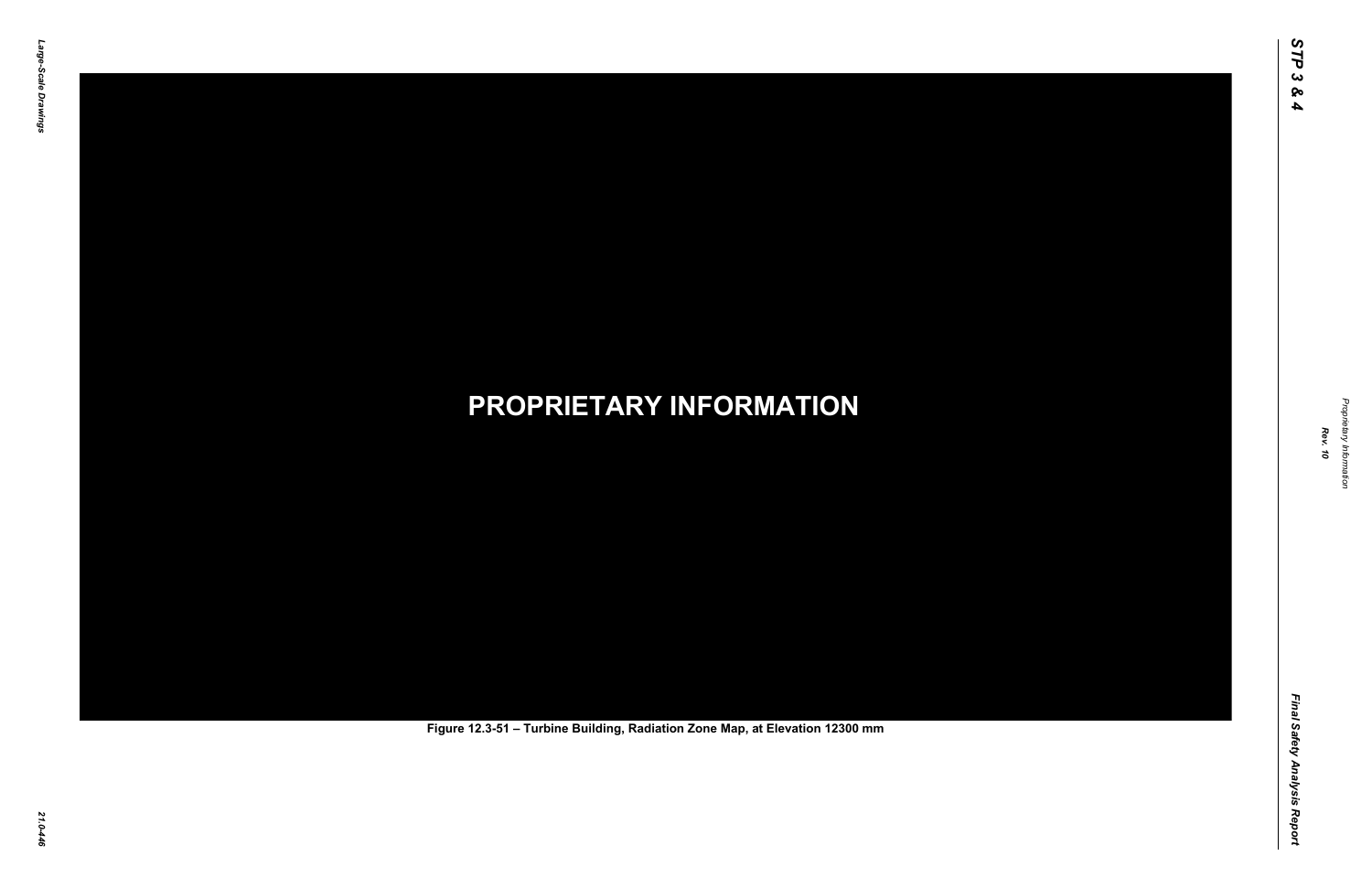Final Safety Analysis Report *Final Safety Analysis Report*



Proprietary Information *Proprietary Information*

# *21.0-447* **PROPRIETARY INFORMATION Figure 12.3-52 – Turbine Building, Radiation Zone Map, at Elevation 19700 mm**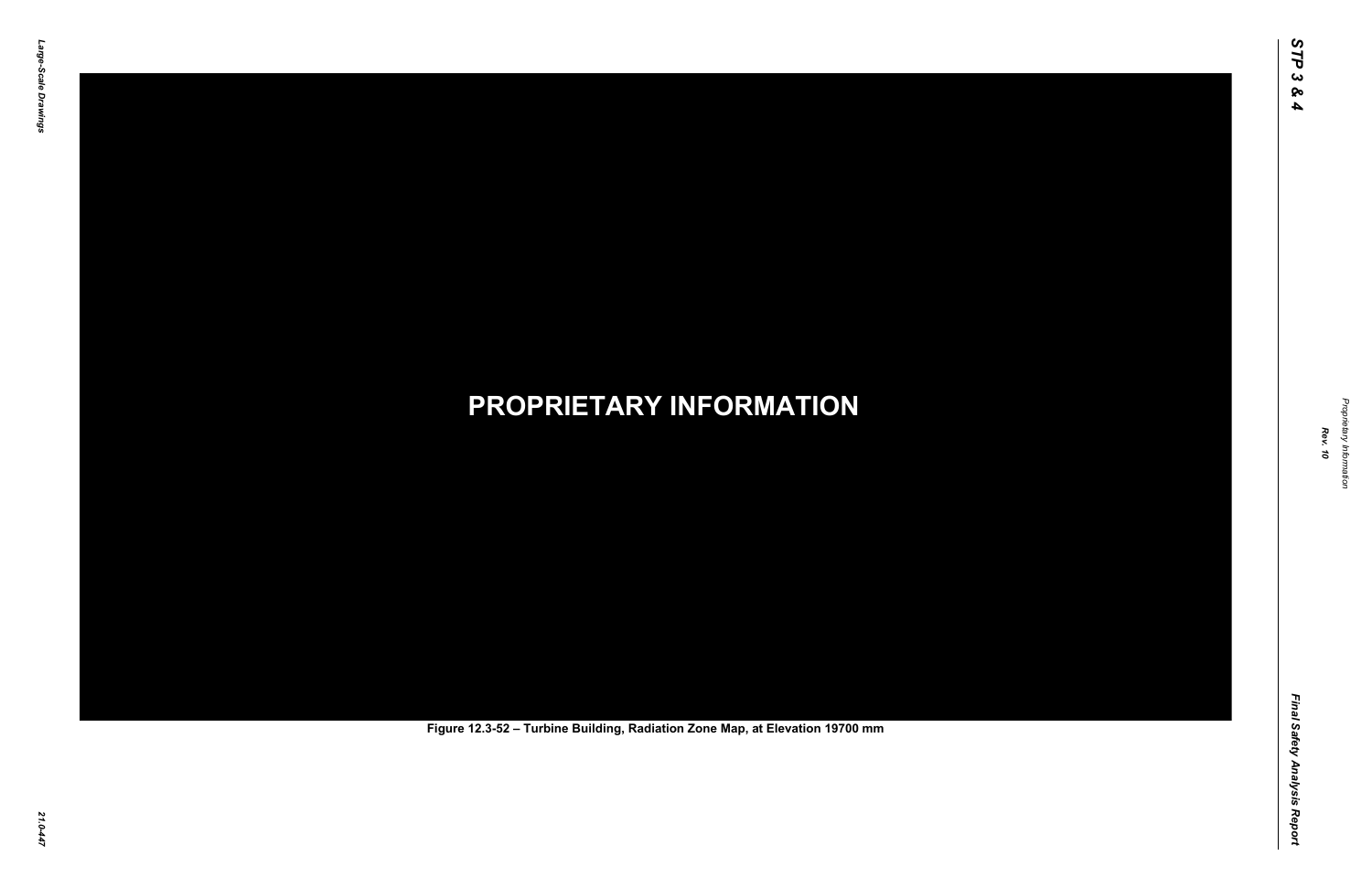Final Safety Analysis Report *Final Safety Analysis Report*



Proprietary Information *Proprietary Information*

# *21.0-448* **PROPRIETARY INFORMATION Figure 12.3-53 – Turbine Building, Radiation Zone Map, at Elevation 27800 mm**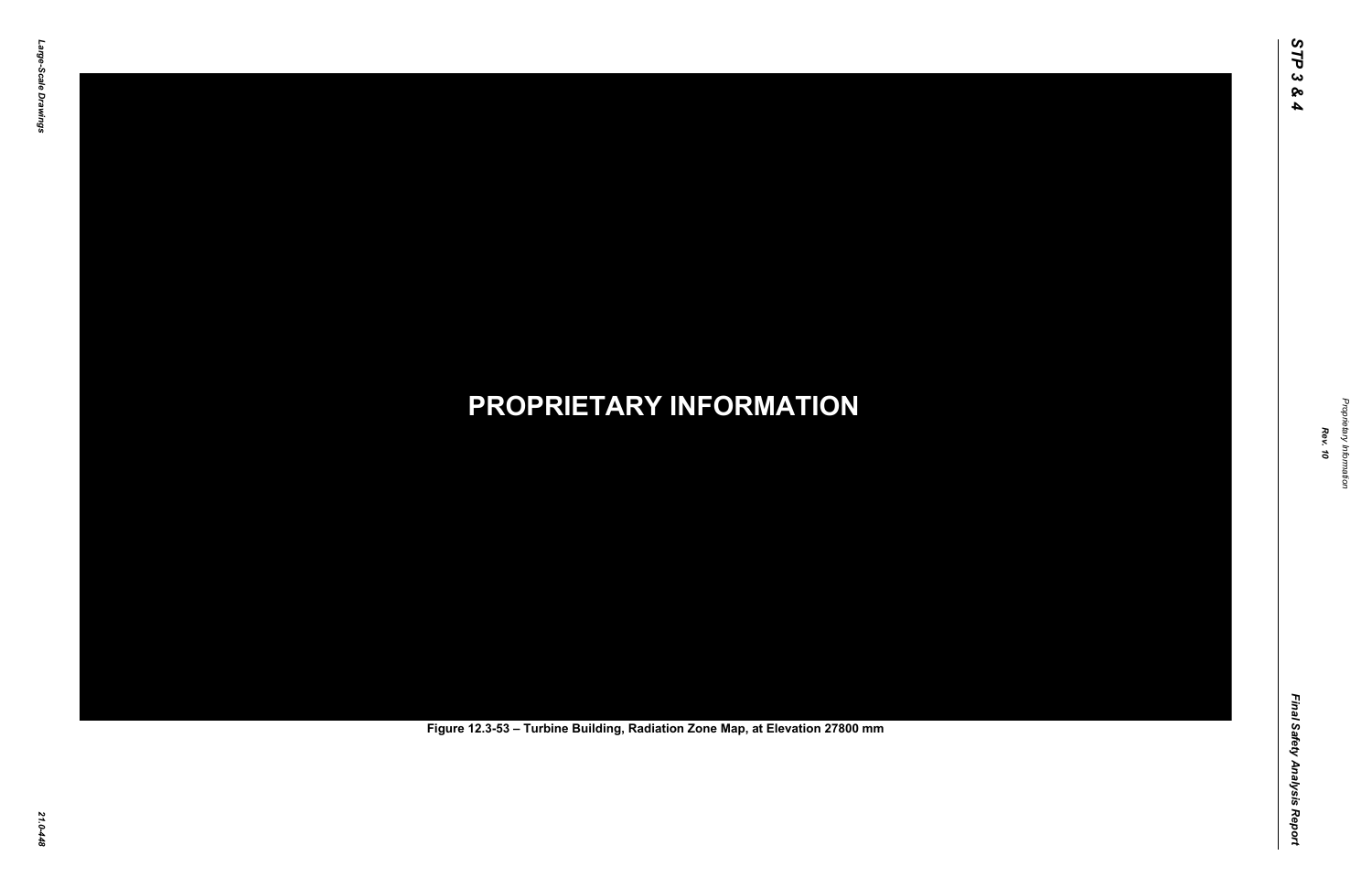Final Safety Analysis Report *Final Safety Analysis Report*



Proprietary Information *Proprietary Information*

# *21.0-449* **PROPRIETARY INFORMATION Figure 12.3-55 – Turbine Building, Radiation Zone Map, Post LOCA, Longitudinal Section B-B**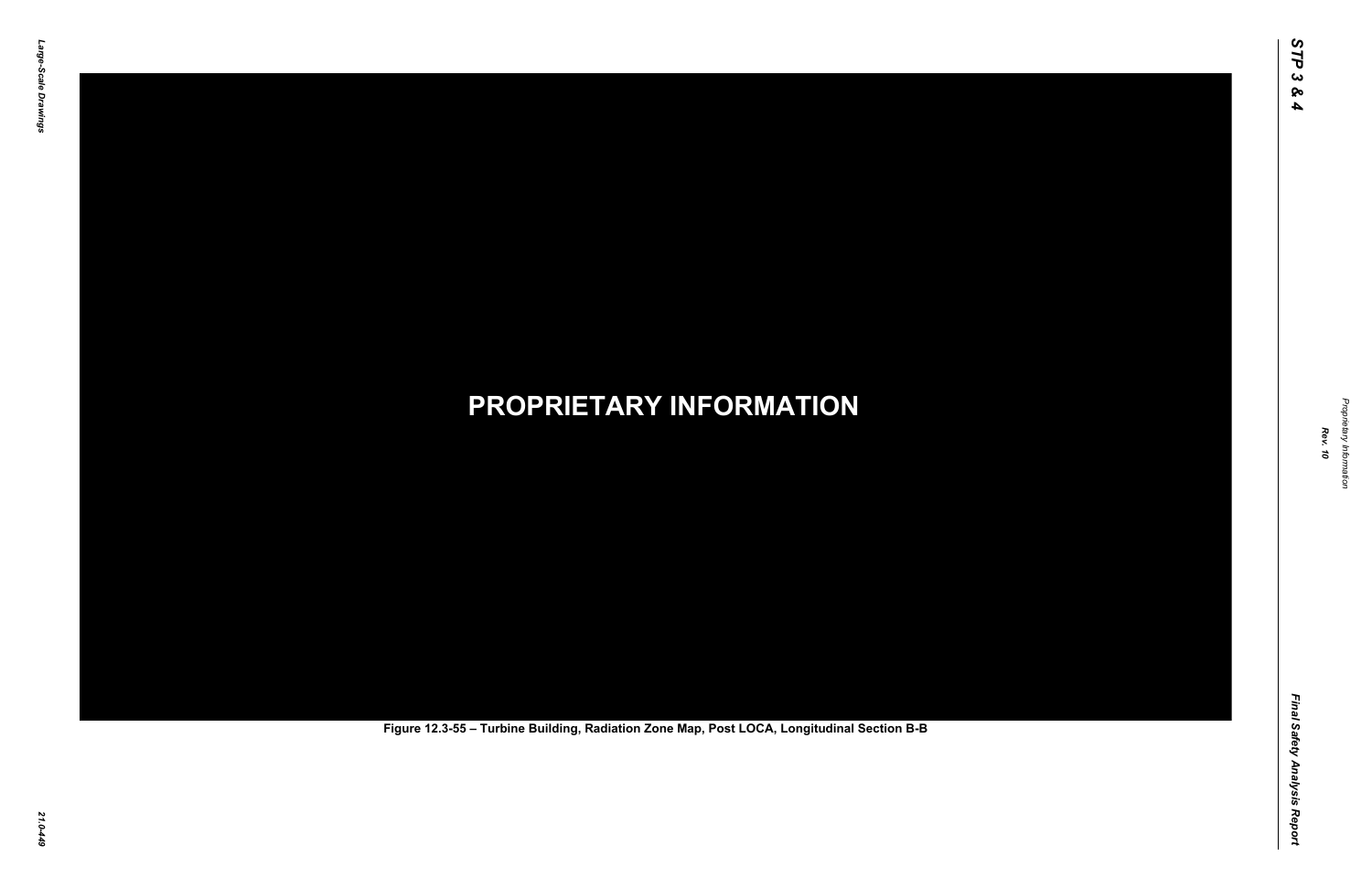Final Safety Analysis Report *Final Safety Analysis Report*



Proprietary Information *Proprietary Information*

## *21.0-450* **PROPRIETARY INFORMATION Figure 12.3-56 – Reactor Building, Area Radiation Monitors, -8200 mm**